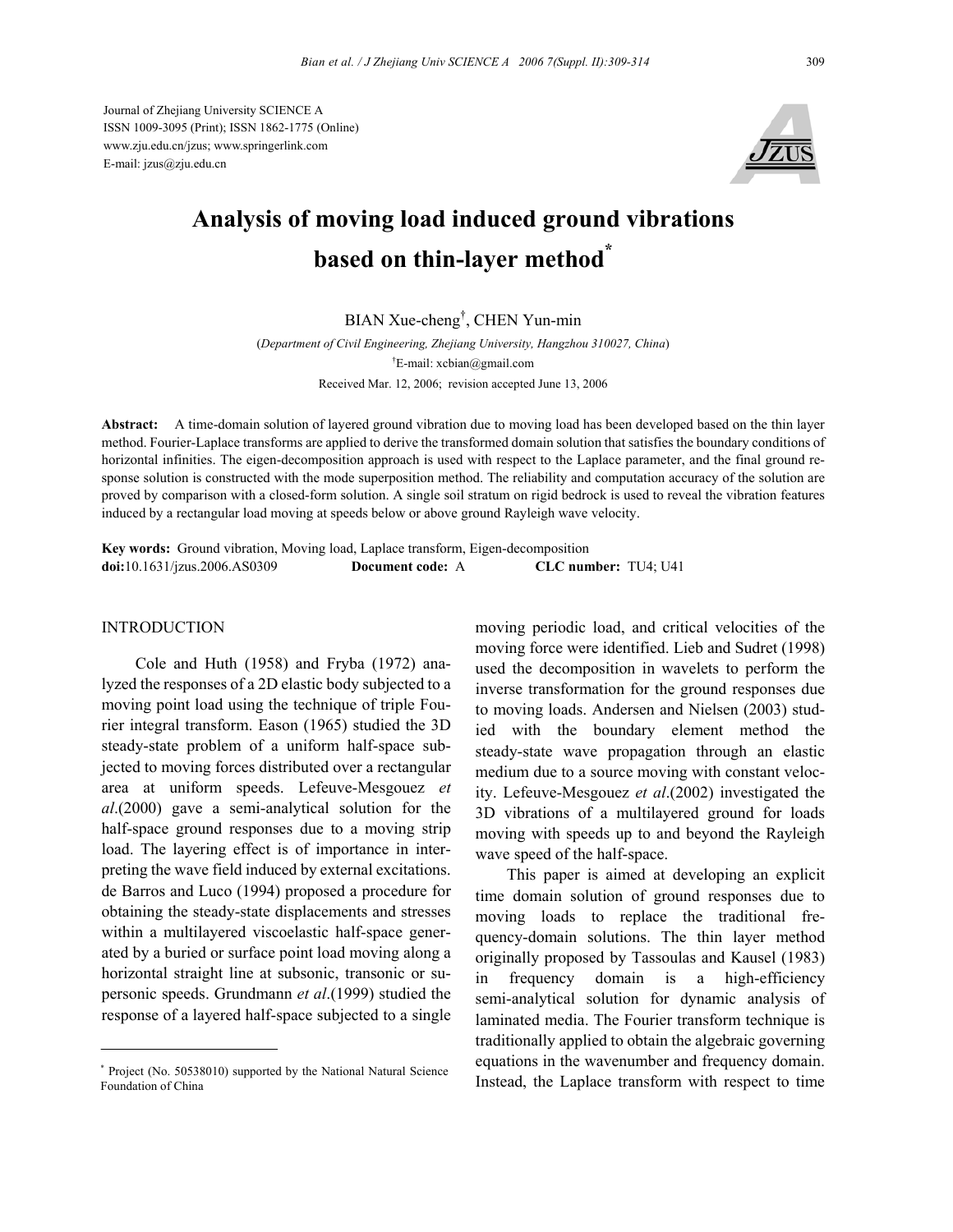variable is used in this study to express the governing equations with the Laplace parameter, and the explicit time domain formulations for ground vibrations are obtained. Some numerical studies for the ground responses due to moving load acting on ground surface have been conducted. The accuracy of the proposed approach has been checked with a closed-form solution.

# PHYSICAL MODEL AND MATHEMATICAL FORMULATIONS

## **Physical model and governing equations**

The ground model adopted in this study is shown in Fig.1. The positive *z* direction is downward and at the ground surface, *z*=0 m.



**Fig.1 Layered discretization model of ground on rigid bedrock**

In this study, the following Laplace transform with respect to time *t* and Fourier transform pairs with respect to *x* and *y* coordinates are used to simplify the governing equation,

$$
\tilde{\overline{f}}(\xi_x, \xi_y, z, p) = \int_{-\infty}^{\infty} \int_{-\infty}^{\infty} \int_{0}^{\infty} f(x, y, z, t) e^{i\xi_x x + i\xi_y y - pt} dt dx dy,
$$
\n(1)  
\n
$$
f(x, y, z, t) = \frac{1}{8\pi^3 i} \int_{-\infty}^{\infty} \int_{-\infty}^{\infty} \int_{\gamma - i\infty}^{\infty} \tilde{f}(\xi_x, \xi_y, z, s) e^{pt - i\xi_x x - i\xi_y y} dp d\xi_x d\xi_y.
$$
\n(2)

Variables with bar '-' and tilde ' $\sim$ ' represent the components in frequency domain and wave number domain respectively.

Applying the predefined transforms to the Navier equations describing ground motions yields,

$$
\rho V_s^2 \left( -\xi^2 \tilde{\overline{u}}_x + \frac{d^2 \tilde{\overline{u}}_x}{dz^2} \right) - i \xi_x \rho \left( V_p^2 - V_s^2 \right) \tilde{\overline{\Delta}} + \tilde{\overline{f}}_x = \rho p^2 \tilde{\overline{u}}_x,
$$
\n(3)

$$
\rho V_s^2 \left( -\xi^2 \tilde{\tilde{u}}_y + \frac{d^2 \tilde{\tilde{u}}_y}{dz^2} \right) - i \xi_y \rho \left( V_p^2 - V_s^2 \right) \tilde{\tilde{\Delta}} + \tilde{\tilde{f}}_y = \rho p^2 \tilde{\tilde{u}}_y,
$$
\n(4)

$$
\rho V_s^2 \left( -\xi^2 \tilde{\tilde{u}}_z + \frac{d^2 \tilde{\tilde{u}}_z}{dz^2} \right) + \rho \left( V_p^2 - V_s^2 \right) \frac{\partial \tilde{\tilde{\Delta}}}{\partial z} + \tilde{f}_z = \rho p^2 \tilde{\tilde{u}}_z,
$$
\n(5)

where

$$
\widetilde{\overline{\Delta}} = \partial \widetilde{\overline{u}}_z / \partial z - i(\xi_x \widetilde{\overline{u}}_x + \xi_y \widetilde{\overline{u}}_y), \xi^2 = \xi_x^2 + \xi_y^2.
$$

 $V_p$  and  $V_s$  are dilatational velocity and shear velocity of soil material,  $V_p = \sqrt{(\lambda + 2\mu)/\rho}$  and  $V_s = \sqrt{\mu/\rho}$ .  $u_i$  ( $j=x$ ,  $y$ ,  $z$ ) represent displacement components in three directions.  $\lambda$  and  $\mu$  are the Lame constants of ground material,  $\rho$  is the density,  $f_i$  ( $j=x, y, z$ ) are body forces.

The coordinate transform is also applied to change the governing equations of ground motions from the Cartesian coordinate system to the cylindrical coordinate system. The radial, circular and vertical components in the new system are denoted with subscript '1', '2' and '3' respectively. To solve the wave equations in the transformed domain, the medium is divided into several sublayers that are thin in finite element sense, and the physical interfaces of natural soil layers are also used as sublayer interfaces. The thin layers are labelled consecutively as 1, 2, …, *N* from the ground top, and the layer interfaces are also labelled as 1, 2, …, *N*+1, with the interface 1 for the ground surface and  $N+1$  for the rigid ground bottom. The ground model with layered discretization is depicted in Fig.1.

By introducing the linear interpolation function for the *j*th layer, the governing equations of inplane and antiplane motions can be expressed in the compact matrix forms from the virtual work principle,

Inplane motions (with 'p-sv' notation),  $(A_j^{\text{p-sv}} \xi^2 + B_j^{\text{p-sv}} \xi + C_j^{\text{p-sv}} + p^2 M_j^{\text{p-sv}}) U_j^{\text{p-sv}} = F_j^{\text{p-sv}}.$  (6) Antiplane motions (with 'sh' notation),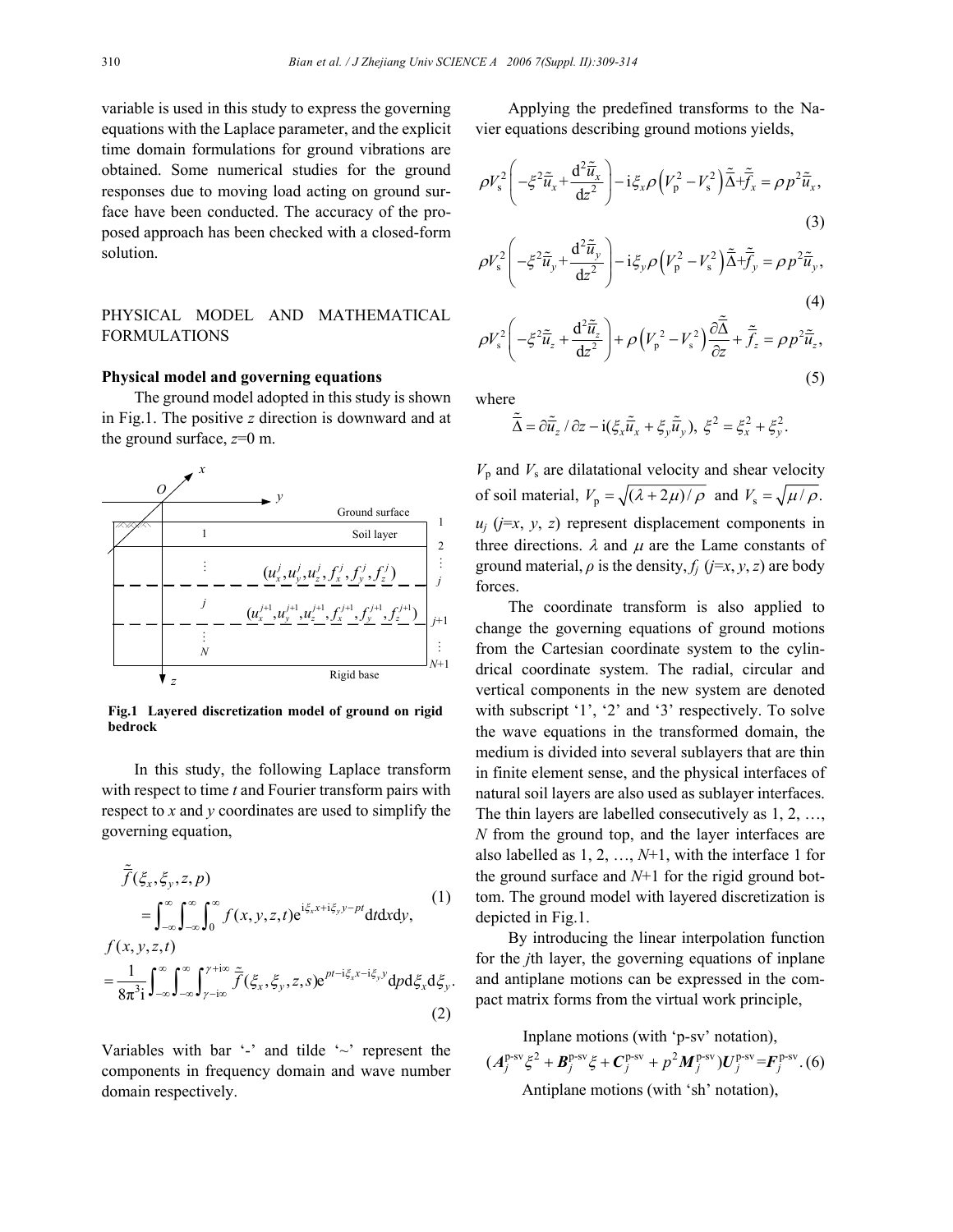$$
(A_j^{\rm sh}\xi^2 + C_j^{\rm sh} + p^2M_j^{\rm sh})U_j^{\rm sh} = F_j^{\rm sh},\qquad(7)
$$

in which, the displacement and force vectors for the *j*th layer are given by,

$$
U_j^{\text{p-sv}} = \{u_1^j \ u_2^j \ u_1^{j+1} \ u_2^{j+1}\}^{\text{T}}, \ U_j^{\text{sh}} = \{u_3^j \ u_3^{j+1}\}^{\text{T}}, \ (8)
$$
\n
$$
E_j^{\text{p-sv}} = \{f^j \ f^j \ f^j + f^j \ f^j \ u_j^{\text{T}} = E_j^{\text{sh}} - \{f^j \ f^j \}^{\text{T}} \ (0)
$$

$$
\boldsymbol{F}_{j}^{\text{p-sv}} = \{ f_{1}^{j} \hspace{0.15cm} f_{2}^{j} \hspace{0.15cm} f_{1}^{j+1} \hspace{0.15cm} f_{2}^{j+1} \}^{\text{T}}, \hspace{0.15cm} \boldsymbol{F}_{j}^{\text{sh}} = \{ f_{3}^{j} \hspace{0.15cm} f_{3}^{j+1} \}^{\text{T}}. \hspace{0.1cm} (9)
$$

The detailed expressions of the coefficient matrices in the above equations are given by Tassoulas and Kausel (1983).

#### **Engen-decomposition and mode superposition**

The global system matrix with *N* layers is generated by overlapping the results of a single layer with those of all other layers like the element matrices in a finite element formulation. To solve the system equations of ground motions, the eigen decomposition procedure is applied to enable integration with respect to the Laplace parameter *p* in closed form by using the residue theory.

If we denote

$$
\hat{\boldsymbol{K}}^{p\text{-sv,sh}} = \boldsymbol{A}^{p\text{-sv,sh}} \boldsymbol{\xi}^2 + \boldsymbol{B}^{p\text{-sv,sh}} \boldsymbol{\xi} + \boldsymbol{C}^{p\text{-sv,sh}},
$$

in which, superscript 'p-sv,sh' is used for either inplane or antiplane wave motion. The uniform expressions of the global system equations for inplane and antiplane motions can be given by,

$$
\{\hat{\pmb{K}}^{\text{p-sv},sh} + (p^2)\pmb{M}^{\text{p-sv},sh}\}\phi^{\text{p-sv},sh} = 0. \qquad (10)
$$

Since the ground is divided into *N* layers, 2*N* and *N* eigenvalues can be obtained from Eq.(10) for inplane and antiplane motions individually. The eigenvectors satisfy the standard orthogonality conditions, and can be assumed to be normalized with respect to the mass matrix for both inplane and antiplane motions, hence the eigen-matrices *Φ*p-sv, *Φ*sh can be given as,

$$
\boldsymbol{\Phi}^{\text{p-sv}} = [\phi_1^{\text{p-sv}} \ \phi_2^{\text{p-sv}} \ \cdots \ \phi_{2N}^{\text{p-sv}}],\tag{11}
$$

$$
\boldsymbol{\Phi}^{\text{sh}} = [\phi_1^{\text{sh}} \ \phi_2^{\text{sh}} \ \cdots \ \phi_N^{\text{sh}}]. \tag{12}
$$

The displacement solution can be obtained from the conventional mode superposition method as,

$$
\begin{aligned}\n\begin{bmatrix}\n\tilde{\vec{u}}_1 \\
\tilde{\vec{u}}_2 \\
\tilde{\vec{u}}_3\n\end{bmatrix} &= \begin{bmatrix}\n\boldsymbol{\Phi}_1 \boldsymbol{\Omega}^{p\text{-sv}} \boldsymbol{\Phi}_1^{\text{T}} & \boldsymbol{\Phi}_1 \boldsymbol{\Omega}^{p\text{-sv}} \boldsymbol{\Phi}_2^{\text{T}} & \mathbf{0} \\
\boldsymbol{\Phi}_2 \boldsymbol{\Omega}^{p\text{-sv}} \boldsymbol{\Phi}_1^{\text{T}} & \boldsymbol{\Phi}_2 \boldsymbol{\Omega}^{p\text{-sv}} \boldsymbol{\Phi}_2^{\text{T}} & \mathbf{0} \\
\mathbf{0} & \mathbf{0} & \boldsymbol{\Phi}_3 \boldsymbol{\Omega}^{sh} \boldsymbol{\Phi}_3^{\text{T}}\end{bmatrix}\n\begin{bmatrix}\n\tilde{\vec{F}}_1 \\
\tilde{\vec{F}}_2 \\
\tilde{\vec{F}}_3\n\end{bmatrix} \\
&= [\boldsymbol{\Phi} \boldsymbol{\Omega} \boldsymbol{\Phi}] \begin{bmatrix}\n\tilde{\vec{F}}_1 \\
\tilde{\vec{F}}_2 \\
\tilde{\vec{F}}_3\n\end{bmatrix},\n\end{aligned} \tag{13}
$$

where

$$
\boldsymbol{\Omega}^{\text{p-sv}} = \text{diag}\left(\frac{1}{p^2 + (p_i^{\text{p-sv}})^2}\right), i = 1, 2, \cdots, 2N, (14)
$$

$$
\boldsymbol{\Omega}^{\text{sh}} = \text{diag}\left(\frac{1}{p^2 + (p_i^{\text{sh}})^2}\right), i = 1, 2, \cdots, N. \quad (15)
$$

The solution of ground motions in the original Cartesian system can be obtained by the inverse coordinate transform. Now the governing equations of ground motions for an elasto-dynamic problem are formulated in the wavenumber domain with the Laplace parameter  $p$ , which will be eliminated from Eq.(13) by the analytical inverse Laplace transform.

# **Analytical solution with rectangular moving load**

A unit load acting on ground surface is distributed in a square area whose sizes in *x* and *y* directions are 2*a*×2*b*. The load is assumed to move in the positive *x* direction at a constant speed *c*. The mathematical description of the load distribution can be given by,

$$
F(x, y, t) = \begin{cases} 1, & -a \le x \le a, \ -b \le y \le b, \\ 0, & \text{otherwise,} \end{cases}
$$
 (16)

and the corresponding Laplace transform of Eq.(16) in wavenumber domain is given by,

$$
\tilde{F}(\xi_x, \xi_y, p) = \frac{1}{4} \frac{\sin(a\xi_x)}{a\xi_x} \frac{\sin(b\xi_y)}{b\xi_y} \frac{1}{p - i\xi_x c}.
$$
 (17)

Since the eigen-matrices  $\boldsymbol{\Phi}^{p-sv}$  and  $\boldsymbol{\Phi}^{sh}$  are independent of the Laplace parameter  $p$ , the transient responses of the decomposed modes can be obtained by applying the inverse Laplace transforms to Eqs. (14) and (15) combining Eq.(17),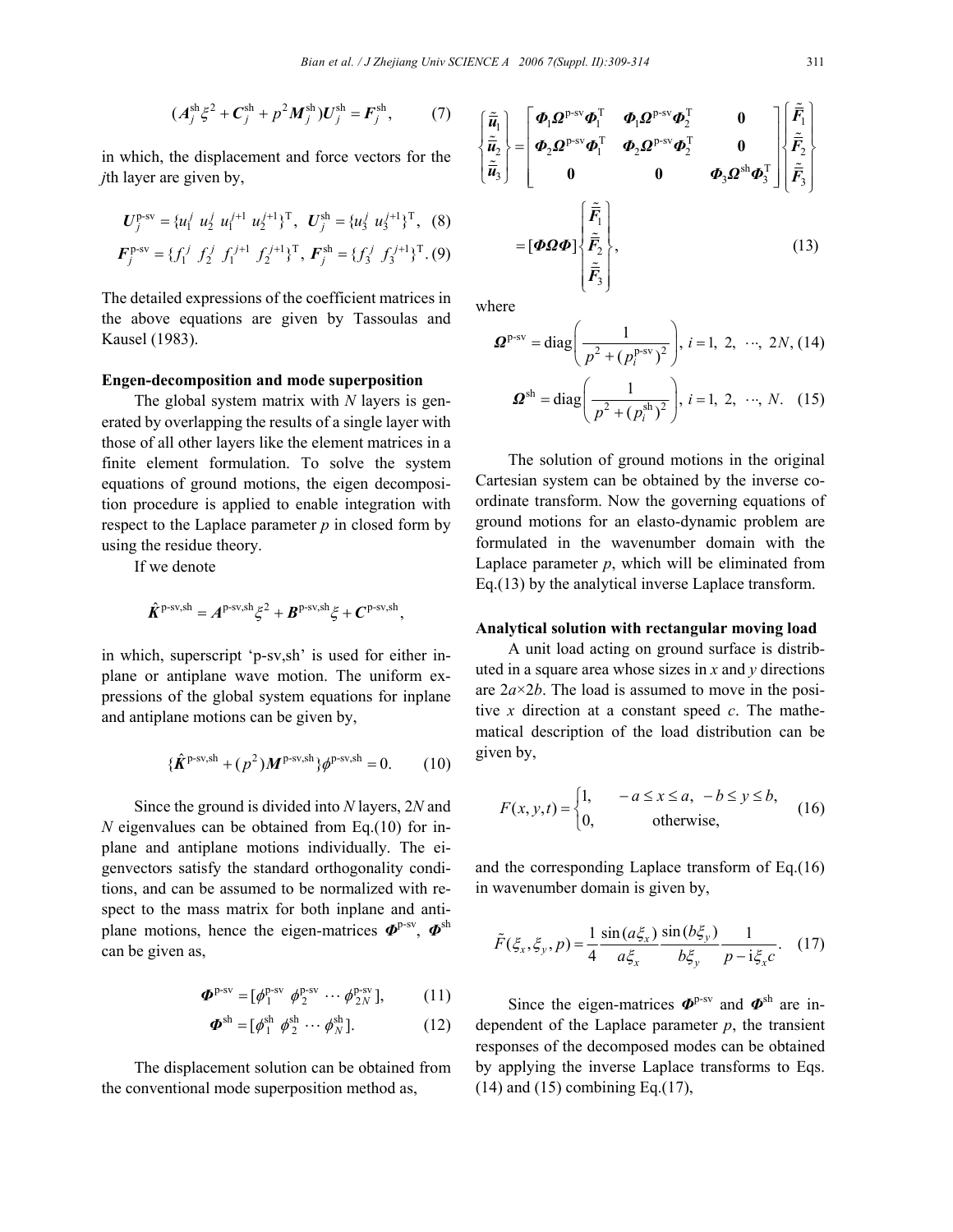$$
\boldsymbol{\Omega}^{\text{p-sv,sh}} = \frac{1}{2\pi i} \int_{\gamma i - \infty}^{\gamma i + \infty} \text{diag}\left\{ \frac{\tilde{F}(\xi_x, \xi_y, p)}{-(p_j^{\text{p-sv,sh}})^2 + p^2} \right\} e^{pt} dp,
$$
\n(18)

which is evaluated by the residue theory. The damping effect is taken into account by introducing the damping ratio  $\beta$  in each decomposed mode. The time domain solution can be given in an explicit way as,

$$
\Omega^{\text{p-sv,sh}} = \frac{1}{4} \frac{\sin(a\xi_x)}{a\xi_x} \frac{\sin(b\xi_y)}{b\xi_y} \times \text{diag}\{\omega_j^{\text{p-sv,sh}}\}, (19)
$$

in which the diagonal elements can be given by,

$$
\omega_j^{\text{p-sv,sh}} = \frac{2}{(p_j^{\text{p-sv,sh}})^2 + (\beta p_j^{\text{p-sv,sh}} + \xi_x c)^2}
$$
\n
$$
\begin{bmatrix}\n-e^{-\beta p_j^{\text{p-sv,sh}}t} \{\beta \sin(p_j^{\text{p-sv,sh}}t) + \cos(p_j^{\text{p-sv,sh}}t)\} \\
+\cos(\xi_x ct) - i \sin(\xi_x ct) \\
-i \left\{\frac{\xi_x c}{p_j^{\text{p-sv,sh}}} e^{-\beta p_j^{\text{p-sv,sh}}t} \sin(p_j^{\text{p-sv,sh}}t)\right\}\n\end{bmatrix}.
$$
\n(20)

The formulations of ground responses in the time-wavenumber domain can be achieved by substitution of Eq. $(20)$  into Eq. $(13)$ . While the inverse Fourier transforms with respect to wavenumbers *ξ<sup>x</sup>* and *ξy* will be performed with the discrete wavenumber convolution method (Bouchon and Aki, 1977) to get the moving load induced ground responses in the space and time domain.

#### NUMERICAL STUDIES

A single soil stratum on rigid bedrock is used to check the reliability and applicability of the proposed approach for ground responses under moving load actions. The moving load has a rectangular distribution of 2 m $\times$ 2 m with total load of 1.0 N as shown in Fig.2. In the same figure, properties of ground material including density  $\rho$ , shear velocity  $V_s$ , Poisson ratio  $\nu$  and damping ratio  $\beta$  are also given.

The ground of half-space is approximated with a homogeneous soil stratum of 20 m height on the rigid bedrock. In the numerical computations, two kinds of



**Fig.2 Parameters used in numerical computation**

soil sublayer thickness are used. For the load with moving speed below 150 m/s, the soil stratum is divided into 40 sublayers with height of 0.5 m, while for high speed cases, the soil stratum is divided into 80 sublayers with height of 0.25 m. These two kinds of thin-layer sizes give satisfying numerical results.

The transient ground responses due to a uniform moving load at constant speed *c*=100 m/s are investigated, and the computed results of vertical and longitudinal ground responses at *y*=0 m are presented in Fig.3. In the same figures, results given by Eason (1965)'s analytical solution for a homogeneous elastic half-space are also depicted for the comparison purpose. A good agreement is attained between these two solutions.

Totally 7 observation points denoted in Fig.2 are used to inspect the time histories of ground dynamic responses due to moving loads' passages. The time histories of responses at specific observation points are shown in Fig.4. Here, two speeds of 100 m/s and 250 m/s are used to represent moving speed below and above the ground's Rayleigh velocity. From the computation results, it is found that two horizontal components of ground responses at nearby ground surface increase significantly, while the vertical one only has a little increase in the amplitude. For the low-speed moving load case, the wave forms are almost symmetric about the time when the load center passes the origin point  $(x=0 \text{ m and } y=0 \text{ m})$ , while for high-speed case, the amplitudes of ground responses are very small before the moving load reaches the origin point, and become very significant when the load passes.

The dynamics responses of the overall ground surface are studied for the moving loads at different speeds. The ratio of the load's moving load speed to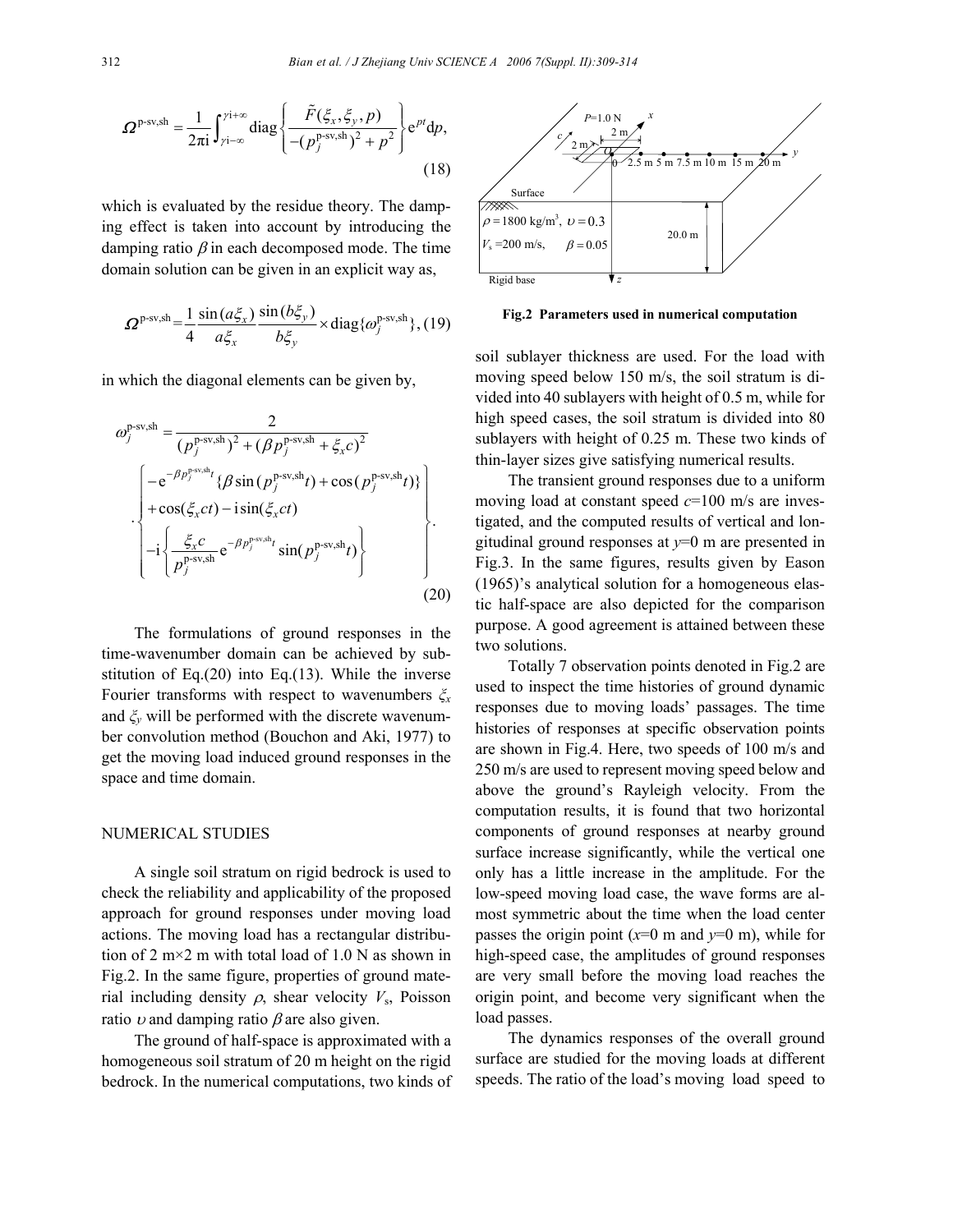

**Fig.3 Ground surface responses at** *y***=0 m due to moving rectangular load. (a) Longitudinal displacement** *Ux***; (b) Vertical displacement** *Uz*



**Fig.4** Time histories of ground responses due to moving loads at different speeds. (a)  $c=100$  m/s; (b)  $c=250$  m/s